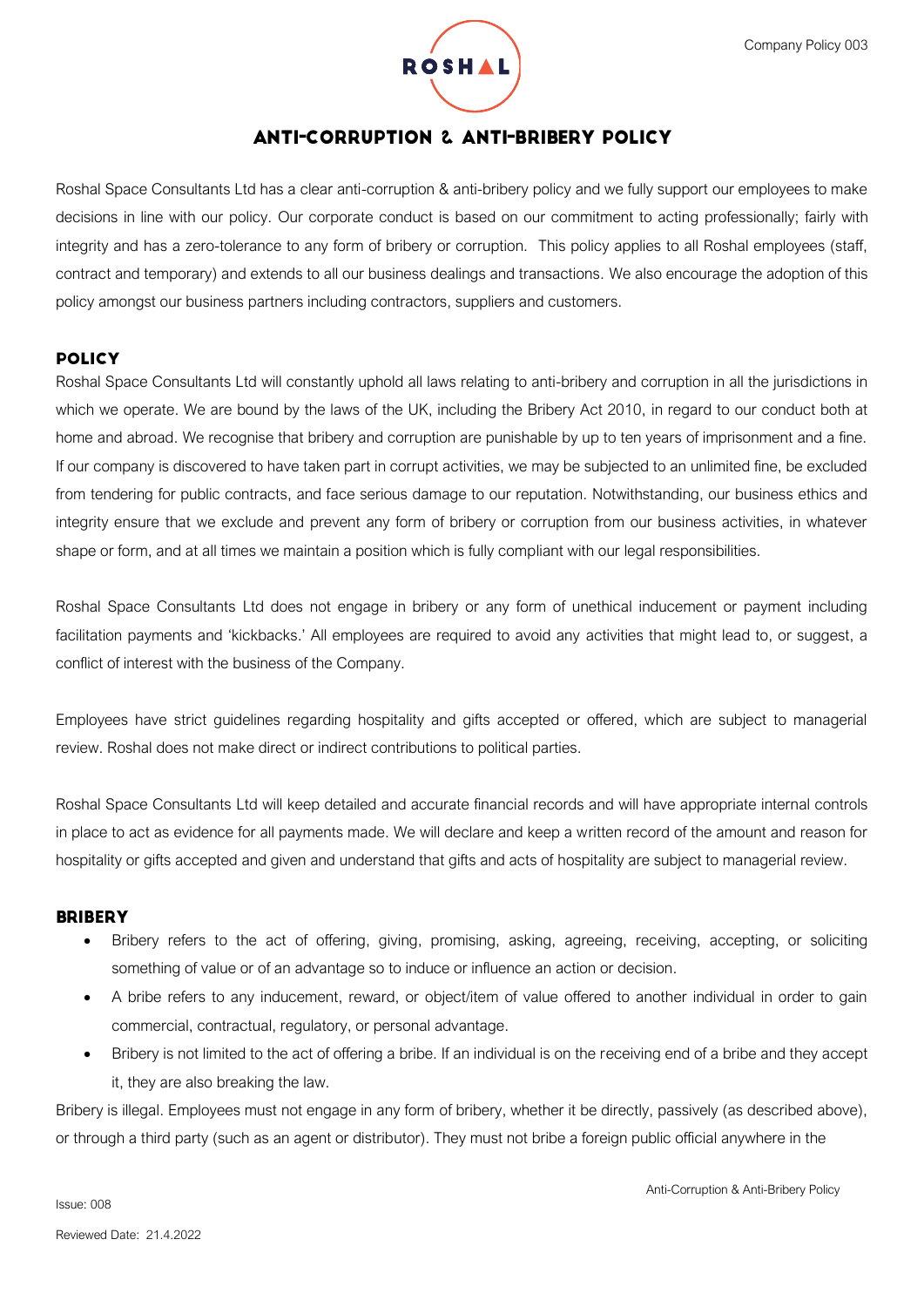

world. They must not accept bribes in any degree and if they are uncertain about whether something is a bribe or a gift or act of hospitality, they must seek further advice from the Commercial Manager or the senior management team.

# THE FOLLOWING IS NOT ACCEPTABLE

## **Gifts and hospitality**

Roshal Space Consultants Ltd accepts normal and appropriate gestures of hospitality and goodwill (whether given to/received from third parties) so long as the giving or receiving of gifts meets the following requirements:

- It is not made with the intention of influencing the party to whom it is being given, to obtain or reward the retention of a business or a business advantage, or as an explicit or implicit exchange for favours or benefits.
- It is not made with the suggestion that a return favour is expected.
- It is in compliance with local law.
- It is given in the name of the company, not in an individual's name.
- It does not include cash or a cash equivalent (i.e. a voucher or gift certificate).
- It is appropriate for the circumstances (i.e. giving small gifts around Christmas or as a small thank you to a company for helping with a large project upon completion).
- It is of an appropriate type/value and given at an appropriate time, taking into account the reason for the gift.
- It is given/received openly, not secretly.
- It is not selectively given to a key, influential person, clearly with the intention of directly influencing them.
- It is not above a certain excessive value (in excess of £100).
- It is not offer to, or accepted from, a government official or representative or politician or political party, without the prior approval of the company's compliance manager.

Where it is inappropriate to decline the offer of a gift (i.e. when meeting with an individual of a certain religion/culture who may take offence), the gift may be accepted so long as it is declared and the circumstances assessed.

Roshal Space Consultants Ltd recognises that the practice of giving and receiving business gifts varies between countries, regions, cultures, and religions, so definitions of what is acceptable and not acceptable will inevitably differ for each. Gifts given and received should always be disclosed to the Commercial Manager/Senior Management team. The intention behind a gift being given/received should always be considered. If there is any uncertainty, advice should be sought.

Facilitation payments and kickbacks - does not accept and will not make any form of facilitation payments of any nature. We recognise that facilitation payments are a form of bribery that involves expediting or facilitating the performance of a public official for a routine governmental action. We recognise that they tend to be made by low level officials with the intention of securing or speeding up the performance of a certain duty or action.